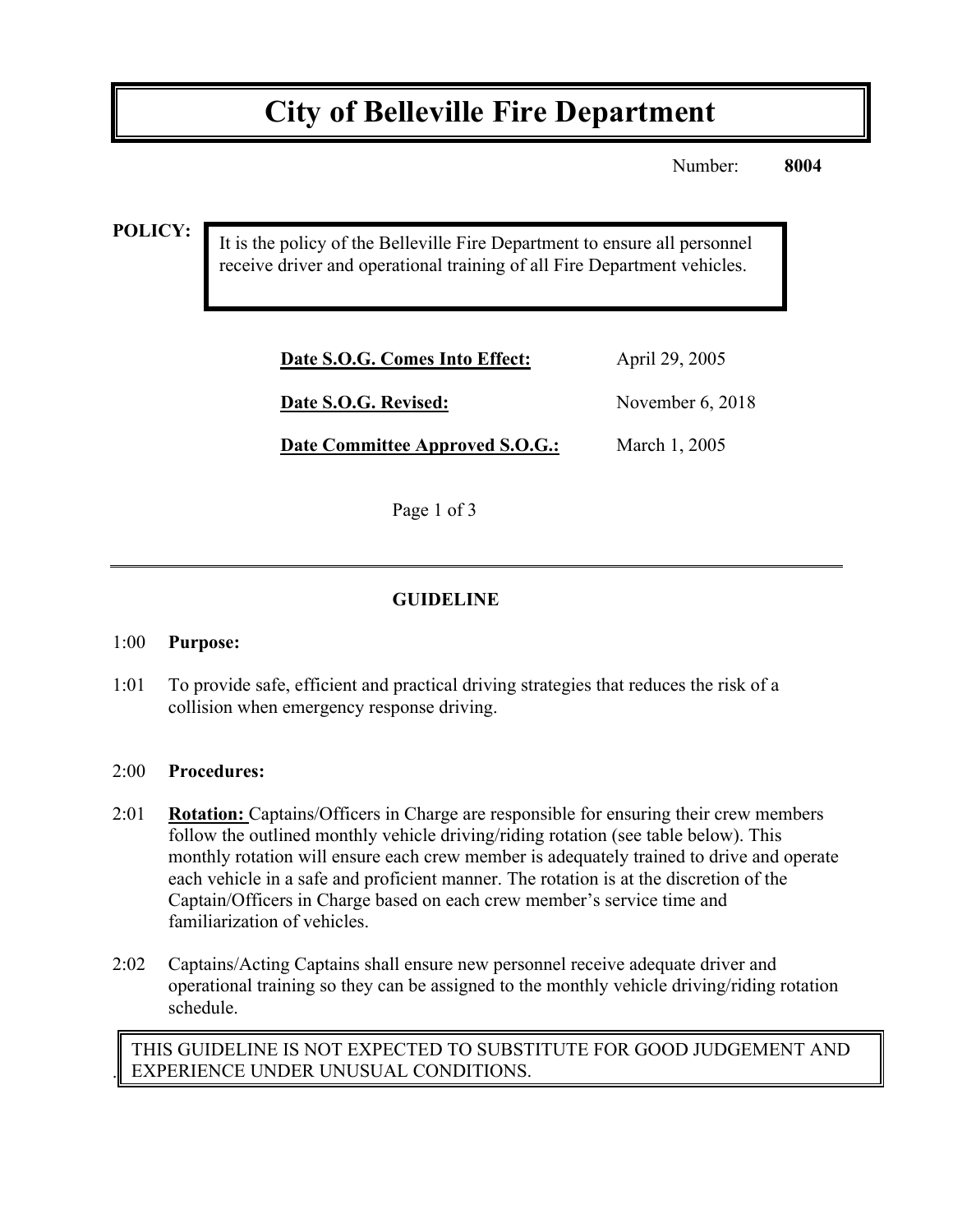- 2:03 **Responding:** All passenger doors of vehicles must be kept **CLOSED** whenever the vehicles are parked in the Fire Halls. All equipment must be stowed in compartments and compartment doors must be kept **CLOSED**, unless there is a specific and necessary reason for a door to be open.
- 2:04 All personnel including the Duty Officer must wear their seat belt at all times when in the apparatus including when **responding to an emergency incident**.
- 2:05 The driver of a vehicle must ensure that Fire Hall doors are **FULLY OPEN** before the vehicle is put in motion.
- 2:06 Headlights, Flashing Lights, Light Bars, etc must be turned on prior to leaving the hall. Sirens and air horns shall be used with discretion, depending upon the time of day, weather and traffic conditions and the nature of the emergency. Siren use must never compromise the safety of responding crews.
- 2:07 Posted speed limits may be exceeded when responding to emergencies, providing conditions are such that higher speeds may be accomplished safely. Regardless of speed or driving conditions, adequate stopping distances shall be maintained at all times. Drivers shall exercise extreme caution when approaching intersections and be prepared to stop to avoid collisions.
- 2:08 Fire Department vehicles responding to an emergency may proceed through a red light, **PROVIDING** lights and sirens are operating, the vehicle comes to a **FULL STOP** at the intersection and then proceeds with due caution providing all other traffic has yielded the right of way. In multiple lane intersections the vehicle must stop at each lane of traffic before proceeding to insure that the traffic is aware and has yielded to the emergency vehicle in that lane.
- 2:09 During an emergency response, Fire Department vehicles should avoid passing other Department vehicles. If unavoidable, the passing arrangement **MUST** be conducted via radio communications.
- 2:10 It is the responsibility of the drivers of all Fire Department vehicles to adhere to the Highway Traffic Act at all times.

#### THIS GUIDELINE IS NOT EXPECTED TO SUBSTITUTE FOR GOOD JUDGEMENT AND EXPERIENCE UNDER UNUSUAL CONDITIONS.